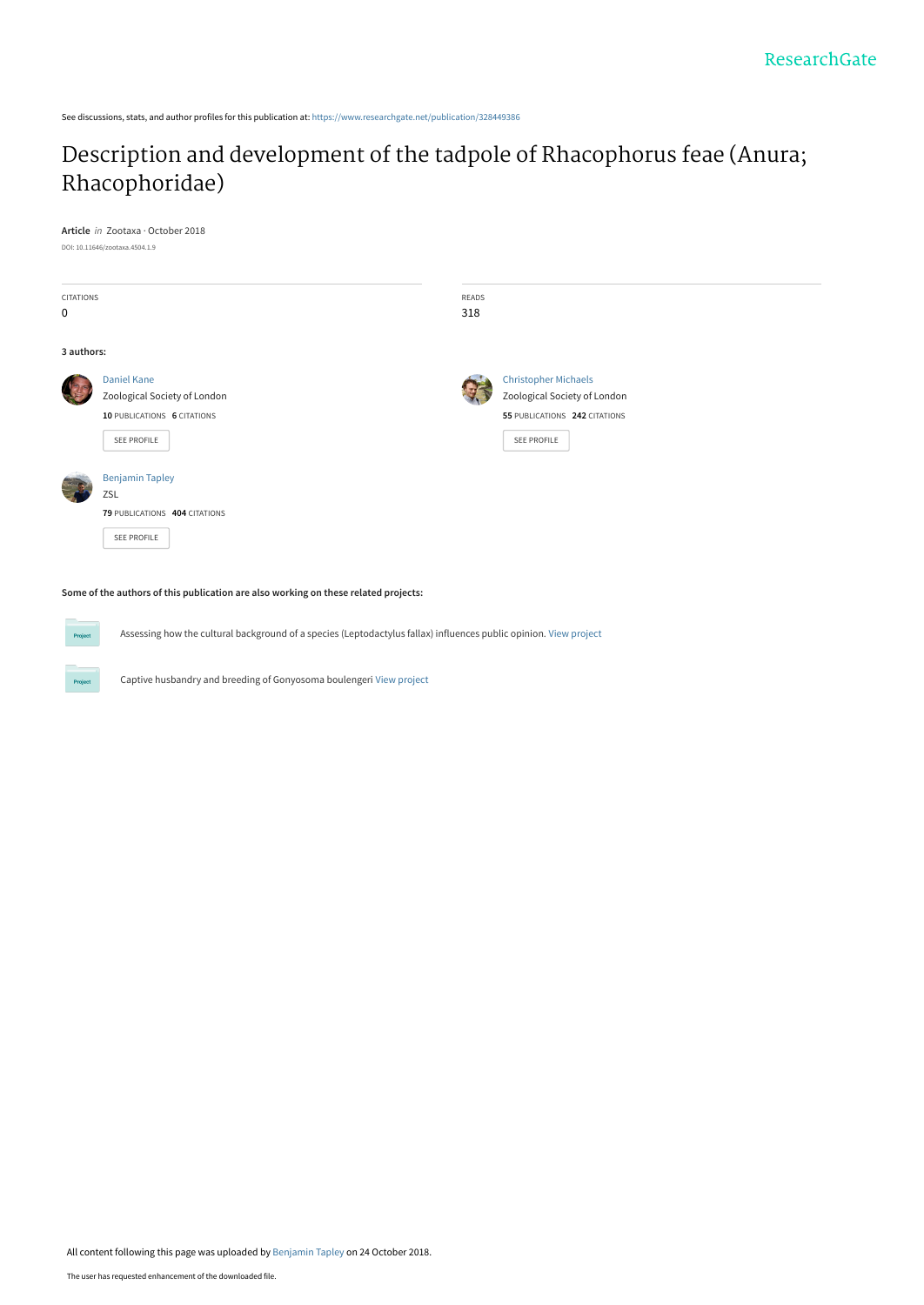

## http://www.mapress.com/j/zt/ Correspondence



https://doi.org/10.11646/zootaxa.4504.1.9

http://zoobank.org/urn:lsid:zoobank.org:pub:E99764D6-8B81-4D9C-AE2C-648EF50C9EEE

## Description and development of the tadpole of Rhacophorus feae (Anura; Rhacophoridae)

DANIEL KANE<sup>1</sup>, CHRISTOPHER J MICHAELS<sup>1</sup> & BENJAMIN TAPLEY<sup>1</sup>

<sup>1</sup>zoological society of London, Regent's park, London, NW1 4RY Corresponding author. E-mail: [daniel.kane@zsl.org](mailto:daniel.kane@zsl.org)

The genus Rhacophorus Kuhl & Van Hasselt is currently known to contain 92 species of frogs (Frost 2018), distributed across south and south-east Asia. Rhacophorus feae Boulenger is a large member of this genus and has a seemingly expansive range been recorded from southern Yunnan in China, the Karen hills in Myanmar, northern Thailand, northern Laos and northern Vietnam (Chanard et al. 1999; Orlov et al. 2002; Nguyen et al. 2005; Stuart 2005; Yang 2008). It is currently included in the intrageneric R. dennysi group (Dubois 1986) along with R. duboisi Ohler, Marquis, Swan & Grosjean , R. dennysi Blanford, R. dugritei (David), R. minimus Rao, Wilkinson & Liu, R. hungfuensis Liu & Hu, R. dorsoviridis Bourret, R. nigropunctatus Liu, Hu & Yang, and R. smaragdinus (Blyth).

Rhacophorus feae is a foam-nesting frog (Wilkinson et al. 2002) and in captivity, females are known to deposit at least 400 eggs (Bagaturov & Bagaturova 2012). Eggs are distributed throughout a whitish, foamy secretion (Altig & McDiarmid 2007; Li et al. 2012). The tadpoles of this species have not yet been formally described. Tadpole identification is essential for many research purposes including distribution surveys and habitat inventories (Haas et al. 2012). Rhacophorus tadpoles are generally difficult to differentiate from congeners in the field, which hinders specific determination (Grosjean & Inthara 2016). Excepting some extremely specialised forms such as R. vampyrus Rowley, Le, Thi, Stuart & Hoang (Rowley et al. 2012), the general pattern of body morphology in Rhacophorus tadpoles is broadly similar, especially bearing in mind the multiple members of the genus which may occupy the same breeding sites across a species' range. Important characters used to separate Rhacophorus tadpoles are medial gaps in tooth rows and interruptions in lower papillae (e.g., Hendrix *et al.* 2007; Grosjean & Inthara 2016). To generalise, tadpoles of the R. dennysi group tend to have an ovoid and slightly depressed body shape, blunt and rounded snout, ventrally-positioned oral disc and a moderate to long tail ending in a rounded tip (Inger 1966, 1985; Chou & Lin 1997; Haas et al. 2012; Vassilieva et al. 2016). Herein we describe the larvae of R. feae and provide a detailed account of larval development, with important features compared to those of other potentially sympatric species in the genus Rhacophorus for which larval descriptions are available.

A mixed-sex adult group of eight R. feae is maintained at the Zoological Society of London (ZSL) London Zoo. These frogs were acquired from a zoological garden in Russia. The Russian founding stock were acquired from different sources, but all animals are thought to have originated from Sa Pa, northern Vietnam, a known locality for R. feae (Ohler et al. 2000; Orlov et al. 2001). The animals in this study can be confidently assigned to R. feae due to the large size attained by these specimens (ca. 14 cm SVL in adult females; Bagaturov & Bagaturova 2012) and the green iris, a feature not seen in any other species in the genus (Ostroshabov *et al.* 2013). The larvae described herein were bred naturally in captivity and, due to the large number of tadpoles produced (ca. 200 individuals), batches of the developing tadpoles were euthanised on population management grounds as part of routine management for this species. Specimens were euthanised in buffered Tricaine Methanesulfontae (MS-222) and fixed in 10% formalin; this was reviewed and approved by the Zoological Society of London under the project reference ZDZ90.

Egg masses hatched 5 days after being produced. Rhacophorus feae tadpoles were reared in three individual 50 x 30 x 30 cm clear glass aquaria with biological filtration (air stream sponge filters; Boyu, China) and live emergent plants (Scindapsus aureus) to process nitrogenous waste. Tadpoles were reared in water with an alkalinity of 125 mg/L and a water conditioner (Tap Water Conditioner, API, USA) which was added to remove chloramine and heavy metal pollutants. Commercially available tannin (Tropol, JBL, Germany) was added at a dose of 0.15 ml per L of water to help keep pH constant at 7.2 and to inhibit bacterial and fungal growth. No supplementary lighting other than ambient room lighting was provided. Tadpoles were fed twice daily on a homogenised mixture of commercially-available freeze-dried aquatic invertebrates, fish flake and pellets, Spirulina algae and cuttlefish bone. Water changes were performed in response to water quality. Water temperature ranged from 19.0–22.0 °C. For the duration of rearing, stocking density was 10–70 tadpoles per 45 L tank of water, with densities reducing over time with mortality (natural and artificial for population management) and eventual metamorphosis, which occurred between 52 and 71 days post hatching.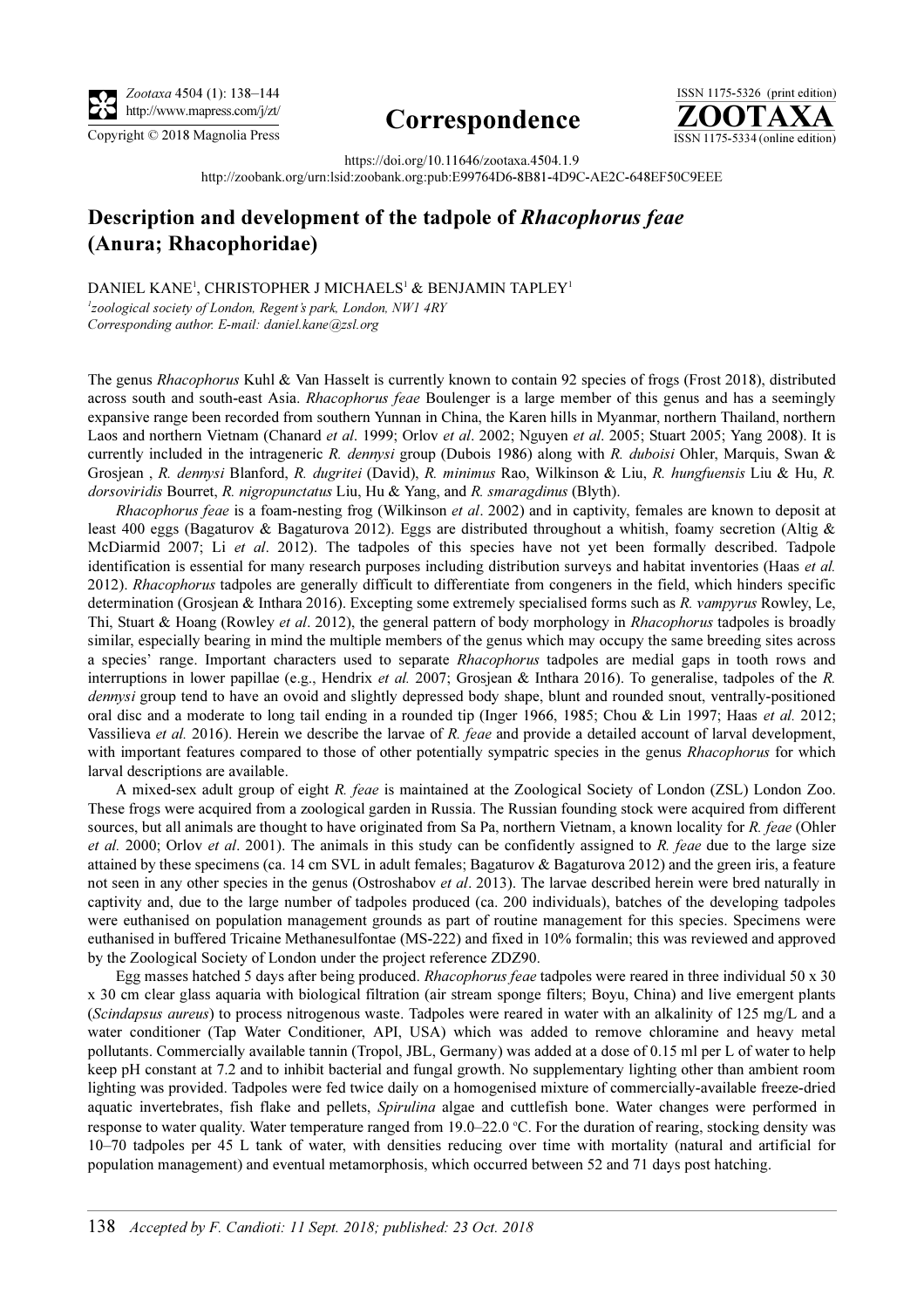

FIGURE 1. Rhacophorus feae tadpole (BMNH 2018.5513) at Gosner Stage 36. (A) Lateral view, (B) ventral view, (C) dorsal view, (D) oral disc.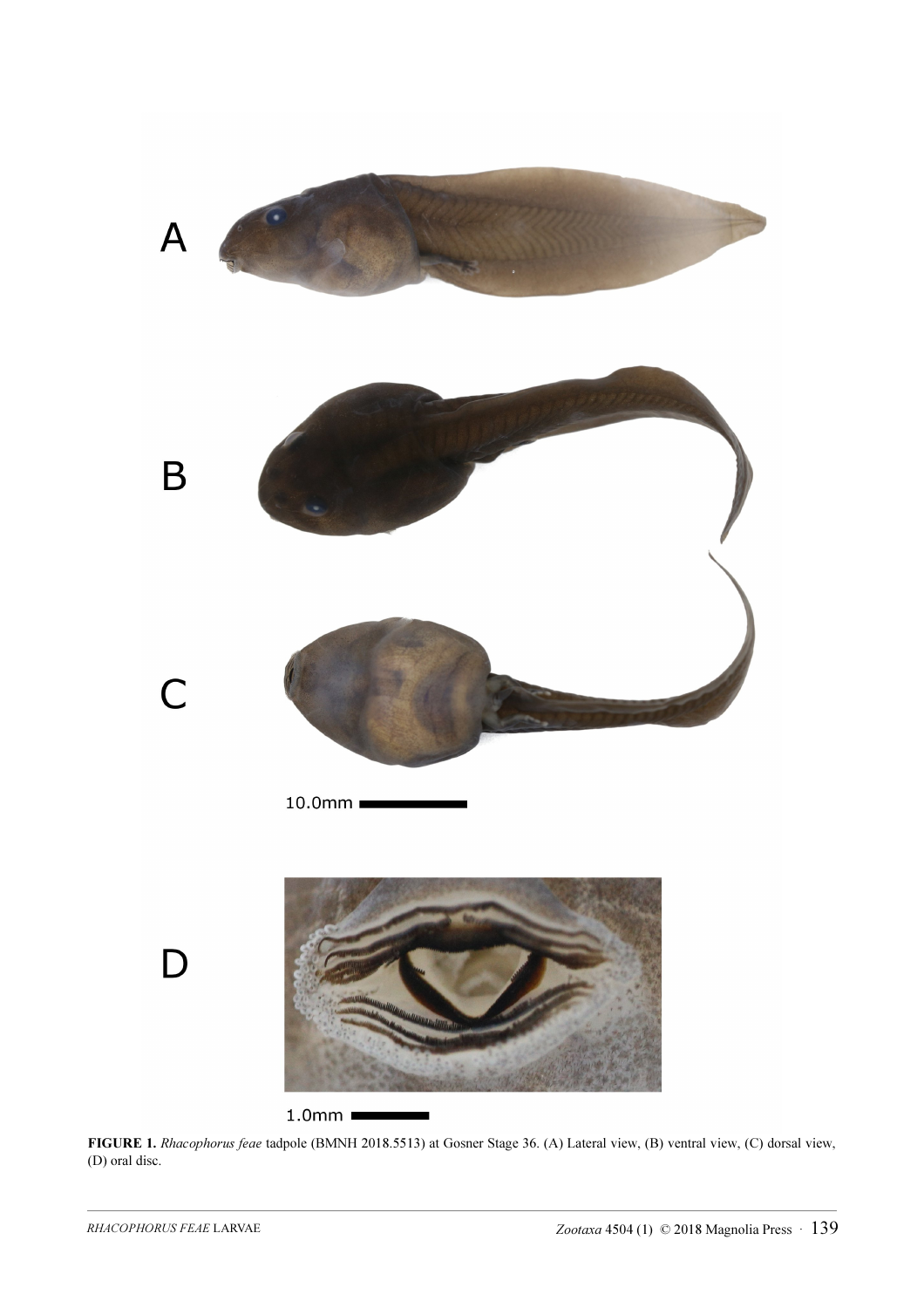Tadpole specimens were retained from culled stock five times over a period of 46 days. A table of measurements of a series of 24 tadpoles, Gosner Stages 24–41 (Gosner 1960) is provided (Table 1). The specimens are deposited at the Natural History Museum, London (NHM UK; BMNH 2018.5511—BMNH 2018.5534. Measurements of morphology follow nomenclature of Altig & McDiarmid (1999) and Grosjean (2001): BL body length; TL total length; TAL tail length; IN internarial distance; IP interorbital distance, measured between centers of pupils; BW maximum body width; BH maximum body height; TBW tail base width; TH maximum tail height; SVL snout-vent length; SSP snout-spiracle length; UF maximum upper tail fin height; LF maximum lower tail fin height; RN rostro-narial distance; NP naro-pupilar distance; ED horizontal eye diameter; and ODW horizontal oral disc width. Due to the small size of specimens and delicate nature of their tissues, measurements were taken digitally from photographs of the tadpoles next to a measuring scale. Morphometric measurements were taken in ImageJ (Schindelin et al. 2012). It is worth noting that several specimens (BMNH 2018.5526; BMNH 2018.5524; BMNH 2018.5515; BMNH 2018.5531; BMNH 2018.5529) did not appear to progress from Gosner Stage 25, however specimens attained a larger size (3.7–4.4 times total length) than many other larvae at Gosner Stage 25; the cause for this is unclear and beyond the scope of the present work. Colour change was recorded using photographs of the live animals' dorsal surface against a standard colour chart to provide a visual reference.

Tadpole: Description based on individuals between Gosner Stages 32 and 37 ( $N = 7$ ). A series of photographs are presented in Fig. 1 to show the form of a single individual at Gosner Stage 36 (BMNH 2018.5513). Body shape ovoid and longer than wide (BW/BL = 0.67), body slightly depressed (BH/BW = 0.86); neuromasts arranged in lines running anterior-posterior clearly visible over the body of the specimen, snout blunt and rounded in dorsal and lateral views; nares positioned on dorsal aspect of body, forward and outward-pointing, nares closer to eyes than snout  $(RN/NP =$ 0.65); eyes positioned on lateral aspects of body, eyes moderately close together compared to body width (IP/BW  $=$ 0.52); spiracle sinistral, protuberant, posteriorly-directed and without specific ornamentation; tail long relative to body length (TAL/BL = 1.86), maximum tail height slightly exceeds maximum body height (TH/BH = 1.02), tail base muscular (TBW/BW =  $0.36$ ), tail tip slightly elongated and rounded in lateral view, upper and lower tail fins of almost equal maximal height (UF/LF = 1.03) and tail fins reach maximum height around second third towards tip of tail, upper and lower fins do not extend onto trunk, tail musculature tapering posteriorly to tail tip; myomeres prominent; vent tube positioned medially with opening at base of tail, level with edge of fin; oral disc ventral, of moderate size (ODW/BW  $=$ 0.34), terminal, upper and lower labia protruding slightly laterally, lower labium directed further forward than upper labium; jaw sheaths of moderate size and coloured black; upper jaw sheaths lined with 5 rows of keratinised labial teeth with a medial gap in anterior tooth rows 2–5 with three uninterrupted tooth rows on the lower jaw, giving a labial tooth row formula of 5(2–5)/3; marginal papillae arranged in two rows on lateral and ventral aspect of oral disc; a short ventral gap appears in the mental area.

In life, general colouration of tadpoles between Gosner Stages 32–37 is dark brown dorsally, fading to grey with greenish hues on the ventral surface; outermost half of both upper and lower tail fins as well as spiracle protuberance lacking melanophores, rendering them translucent; eyes largely black with golden speckling throughout iris. In preservative, dorsal coloration is slightly darker brown whereas the ventral surface appears slightly lighter grey; both upper and lower tail fins as well as tail musculature are whitish; grey-white marginal papillae; iris of the eye is black while the pupil is bright white.

Full tadpole descriptions of species of the R. dennysi group, and of sympatric species belonging to other intrageneric groups are scarce. Only the following species are available for, at least, partial comparison: R. annamensis Smith, R. bipunctatus Ahl, R. dennysi, R. kio Ohler & Delorme, R. minimus, R. nigropunctatus, R. orlovi Ziegler & Köhler, R. rhodopus Liu & Hu, R. smaragdinus. We summarize the key morphological differences between captive-bred R. feae and those species with which confusion in the field or during larval study is likely (Table 2). Main differences between R. feae and congeners in the R. dennysi group include a mental gap in papillae of lower labium (absent in R. annamensis, R. kio, R. orlovi and R. rhodopus), however specimens of R. nigropunctatus (Yang 2008) of unknown Gosner stage have a clear mental gap in papilla of lower labium (Grosjean & Inthara 2016). Unfortunately, the current published partial description of R. nigropunctatus does not allow us to differentiate R. feae tadpoles from tadpoles of this species. Tadpoles of R. kio, R. minimus, R. rhodopus and R. smaragdinus have similar-sized eyes to R. feae, whereas R. annamensis and R. orlovi have a significantly smaller eye diameter. Tadpoles of R. feae differ from R. dennysi by having a labial tooth row formula  $5(2-5)/3$  [5(2-4)/3(1)] and from R. minimus and R. smaragdinus by having uninterrupted lower tooth rows.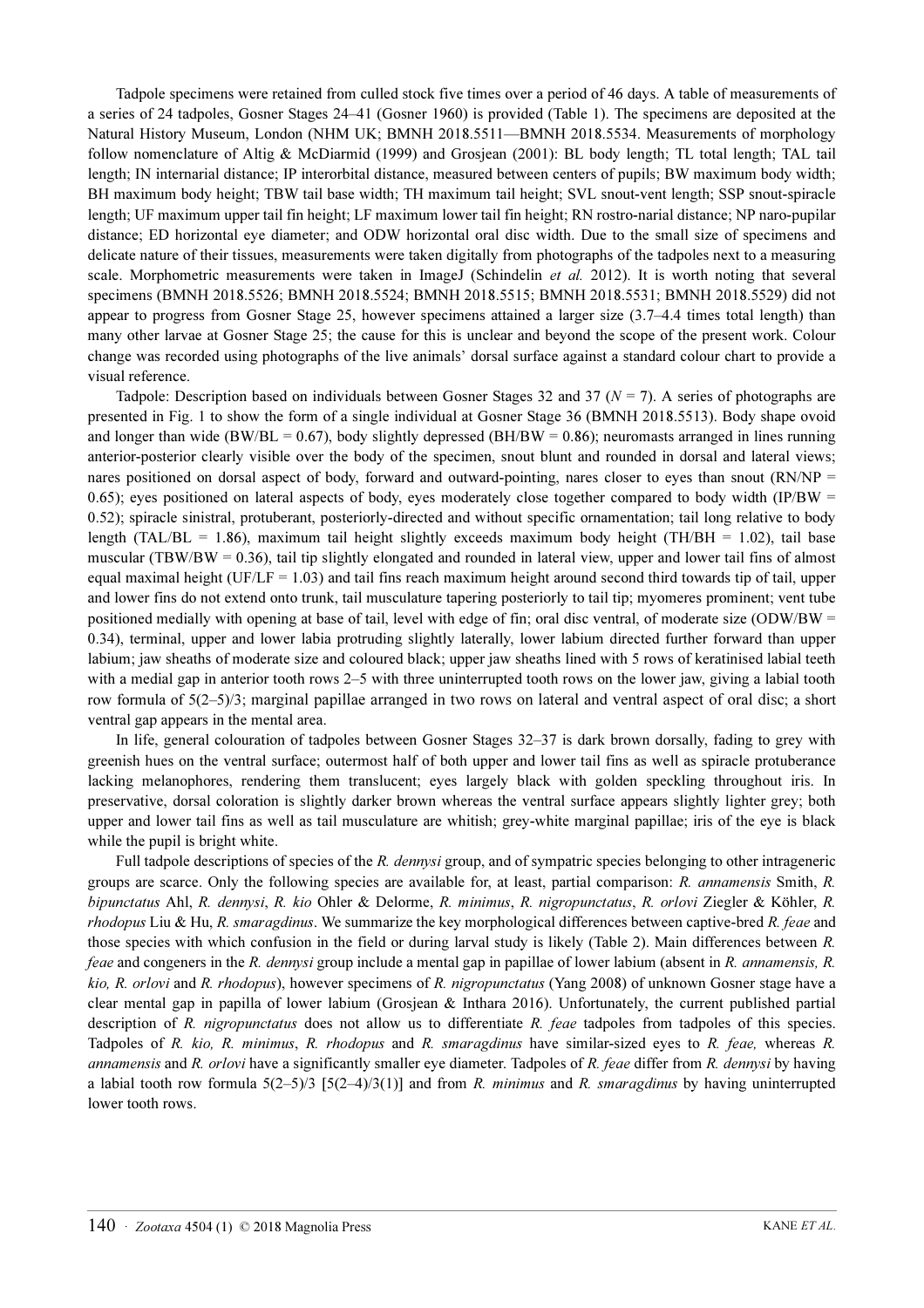| Gosner       | $24 (N=3)$              | $25 (N = 6)$            | $27(N = 2)$             | $28 (N = 2)$            | $32 (N = 1)$ | $34(N=2)$               | $36 (N = 2)$                | 37 $(N = 2)$            | $40 (N = 2)$            | 41 $(n = 2)$              |
|--------------|-------------------------|-------------------------|-------------------------|-------------------------|--------------|-------------------------|-----------------------------|-------------------------|-------------------------|---------------------------|
| Stage        |                         |                         |                         |                         |              |                         |                             |                         |                         |                           |
| H            | 12.22                   | 48.01                   | 35.74                   | 38.15                   | 57.78        | 50.78                   | 59.47                       | 60.63                   | 58.06                   | 63.79                     |
|              | $(11.77 - 12.61)$       | $(14.89 - 65.55)$       | $(22.28 - 38.1)$        | $(37.83 - 38.44)$       |              | $(49.60 - 51.95)$       | $(56.73 - 62.20)$           | $(59.10 - 26.15)$       | $(57.40 - 58.71)$       | $(62.55 - 65.03)$         |
| <b>BL</b>    | 5.05                    | 16.95                   | 13.59                   | 13.99                   | 19.25        | 18.26                   |                             | 20.42                   | 17.73                   | 20.36                     |
|              | $(4.73 - 5.48)$         | $(5.12 - 22.07)$        | $(13.04 - 14.13)$       | $(13.83 - 14.15)$       |              | $(17.68 - 18.83)$       | $(19.49 - 21.54)$           | $(19.28 - 21.56)$       | $(17.61 - 17.84)$       | $(19.97 - 20.74)$         |
| <b>TAL</b>   | 7.22                    | 31.06                   | 22.16                   | 9.00                    | 34.53        | 32.52                   | 38.95                       | 40.21                   | 40.33                   | 43.44                     |
|              | $(6.45 - 7.88)$         | $(9.77 - 43.48)$        | $(20.34 - 23.97$        | $(8.84 - 9.16)$         |              | $(31.92 - 33.12)$       | $(37.24 - 40.66)$           | $(39.82 - 40.59)$       | $(39.56 - 41.10)$       | $(42.58 - 44.29)$         |
| $_{\rm BW}$  | 3.21                    | 11.63                   | 8.94                    | 7.94                    | 12.37        | 12.48                   | 13.77                       | 14.07                   | 12.32                   | 15.00                     |
|              | $(3.11 - 3.40)$         | $(3.42 - 15.53)$        | $(8.40 - 9.47)$         | $(7.71 - 8.17)$         |              | $(12.20 - 12.75)$       | $(13.31 - 14.23)$           | $(13.64 - 14.50)$       | $(11.97 - 12.67)$       | $(14.84 - 15.15)$         |
| BH           | 2.81                    | 9.90                    | 7.83                    | 8.17                    | 10.99        | 10.84                   | 11.71                       | 11.74                   | 10.09                   | 11.80                     |
|              | $(2.27 - 3.47)$         | $(3.25 - 12.49)$        | $(7.31 - 8.34)$         | $(8.09 - 8.24)$         |              | $(10.53 - 11.15)$       | $(11.68 - 11.74)$           | $(11.35 - 12.13)$       | $(10.07 - 10.11)$       | $(11.53 - 12.06)$         |
| E            | 3.18                    | 10.38                   | 8.18                    | 8.17                    | 10.07        | 11.38                   | 12.18                       | 12.35                   | 11.76                   | 12.84                     |
|              | $(2.95 - 3.43)$         | $(2.98 - 13.74)$        | $(7.70 - 8.66)$         | $(8.09 - 8.24)$         |              | $(11.68 - 11.74)$       | $(11.90 - 12.46)$           | $(12.00 - 12.69)$       | $(11.42 - 12.10)$       | $(12.40 - 13.27)$         |
| TBW          | 0.92                    | 4.17                    | 2.18                    | 2.45                    | 4.28         | 4.41                    | 4.94                        | 5.42                    | 5.03                    | 5.74                      |
|              | $(0.85 - 1.00)$         | $(0.92 - 6.30)$         | $(2.08 - 2.28)$         | $(2.27 - 2.63)$         |              | $(4.12 - 4.69)$         | $(4.90 - 4.97)$             | $(5.26 - 5.57)$         | $(4.98 - 5.08)$         | $(5.46 - 6.02)$           |
| <b>L</b>     | 5.33                    | 17.84                   | 13.88                   | 14.39                   | 20.58        | 18.41                   | 21.58                       | 22.14                   | 20.81                   | 23.38                     |
|              | $(5.19 - 5.56)$         | $(5.31 - 24.98)$        | $(13.12 - 14.64)$       | $(14.26 - 14.51)$       |              | $(17.95 - 18.86)$       | $(20.14 - 23.01)$           | $(21.45 - 22.82)$       | $(20.55 - 21.07)$       | $(22.68 - 24.07)$         |
| SSP          |                         | 10.27                   | 7.73                    | 8.41                    | 11.62        | 11.29                   | 12.67                       | 12.13                   | 11.87                   | 12.62                     |
|              |                         | $(3.39 - 13.35)$        | $(7.57 - 7.89)$         | $(8.36 - 8.45)$         |              | $(11.07 - 11.51)$       | $(12.45 - 12.86)$           | $(11.05 - 13.20)$       | $(11.50 - 12.24)$       | $(12.16 - 13.07)$         |
| $5^{\circ}$  | 0.97                    | 3.41                    | 2.83                    | 2.89                    | 3.24         | 3.92                    | 4.23                        | 4.04                    | 4.09                    | 4.34                      |
|              | $(0.86 - 1.11)$         | $(0.94 - 4.68)$         | $(2.71 - 2.95)$         | $(2.88 - 2.89)$         |              | $(3.82 - 3.93)$         | $(4.06 - 4.39)$             | $(3.93 - 4.15)$         | $(3.95 - 4.22)$         | $(4.34 - 4.34)$           |
| 占            | 0.93                    | 3.45                    | 2.77                    | 2.88                    | 3.15         | 3.61                    | 4.08                        | 4.07                    | 3.99                    | 4.01                      |
|              | $(0.87 - 1.01)$         | $(0.99 - 4.48)$         | $(2.53 - 3.00)$         | $(2.64 - 3.11)$         |              | $(3.39 - 3.82)$         | $(4.06 - 10)$               | $(3.95 - 4.18)$         | $(3.95 - 4.22)$         | $(3.97 - 4.05)$<br>3.24   |
| 叾            | 1.29                    | 3.22                    | 2.95                    | 2.96                    | 3.43         | 3.53                    | 3.67                        | 3.68                    | 3.33                    |                           |
| $\mathbb{R}$ | $(1.20 - 1.36)$<br>2.12 | $(1.40 - 3.86)$<br>5.97 | $(2.94 - 2.95)$<br>4.64 | $(2.91 - 3.00)$<br>5.15 | 6.46         | $(3.49 - 3.56)$<br>6.61 | $(3.59 - 3.74)$<br>$7.00\,$ | $(3.42 - 3.93)$<br>7.11 | $(3.13 - 3.52)$<br>7.21 | $(3.21 - 3.27)$<br>$7.60$ |
|              | $(1.89 - 2.30)$         | $(1.93 - 7.98)$         | $(4.35 - 4.92)$         | $(2.05 - 5.25)$         |              | $(6.48 - 6.73)$         | $(6.98 - 7.01)$             | $(7.02 - 7.19)$         | $(7.19 - 7.22)$         | $(7.56 - 7.63)$           |
| K            | 0.90                    | 1.91                    | 1.91                    | 1.84                    | 2.41         | 2.07                    | 2.33                        | 2.17                    | $1.82$                  | 1.83                      |
|              | $(0.71 - 1.22)$         | $(0.80 - 2.25)$         | $(1.84 - 1.97)$         | $(1.76 - 1.92)$         |              | $(2.02 - 2.12)$         | $(2.25 - 2.40)$             | $(1.91 - 2.42)$         | $(1.72 - 1.92)$         | $(1.81 - 1.85)$           |
| È            | 1.01                    | 3.13                    | 2.39                    | 2.50                    | 3.55         | 3.29                    | 3.56                        | 3.45                    | 3.55                    | 4.03                      |
|              | $(0.99 - 1.03)$         | $(1.10 - 4.46)$         | $(2.30 - 2.48)$         | $(2.43 - 2.56)$         |              | $(3.28 - 3.30)$         | $(3.50 - 3.62)$             | $(3.29 - 3.60)$         | $(3.47 - 3.63)$         | $(3.98 - 4.08)$           |
| ED           | 0.65                    | 1.64                    | 1.09                    | 1.26                    | 1.63         | 1.72                    | 2.11                        | 2.06                    | 2.22                    | 2.44                      |
|              | $(0.62 - 0.69)$         | $(0.56 - 2.52)$         | $(1.06 - 1.11)$         | $(1.25 - 1.26)$         |              | $(1.66 - 1.77)$         | $(2.08 - 2.14)$             | $(1.88 - 2.24)$         | $(2.13 - 2.31)$         | $(2.40 - 2.48)$           |
| ODW          | 1.23                    | 3.85                    | 3.67                    | 3.24                    | 4.48         | 4.23                    | 4.55                        | 4.42                    | 4.25                    | 4.63                      |
|              | $(1.16 - 1.33)$         | $(1.31 - 4.76)$         | $(3.60 - 3.74)$         | $(3.21 - 3.27)$         |              | $(4.03 - 4.42)$         | $(4.49 - 4.61)$             | $(4.01 - 4.83)$         | $(4.12 - 4.37)$         | $(4.46 - 4.79)$           |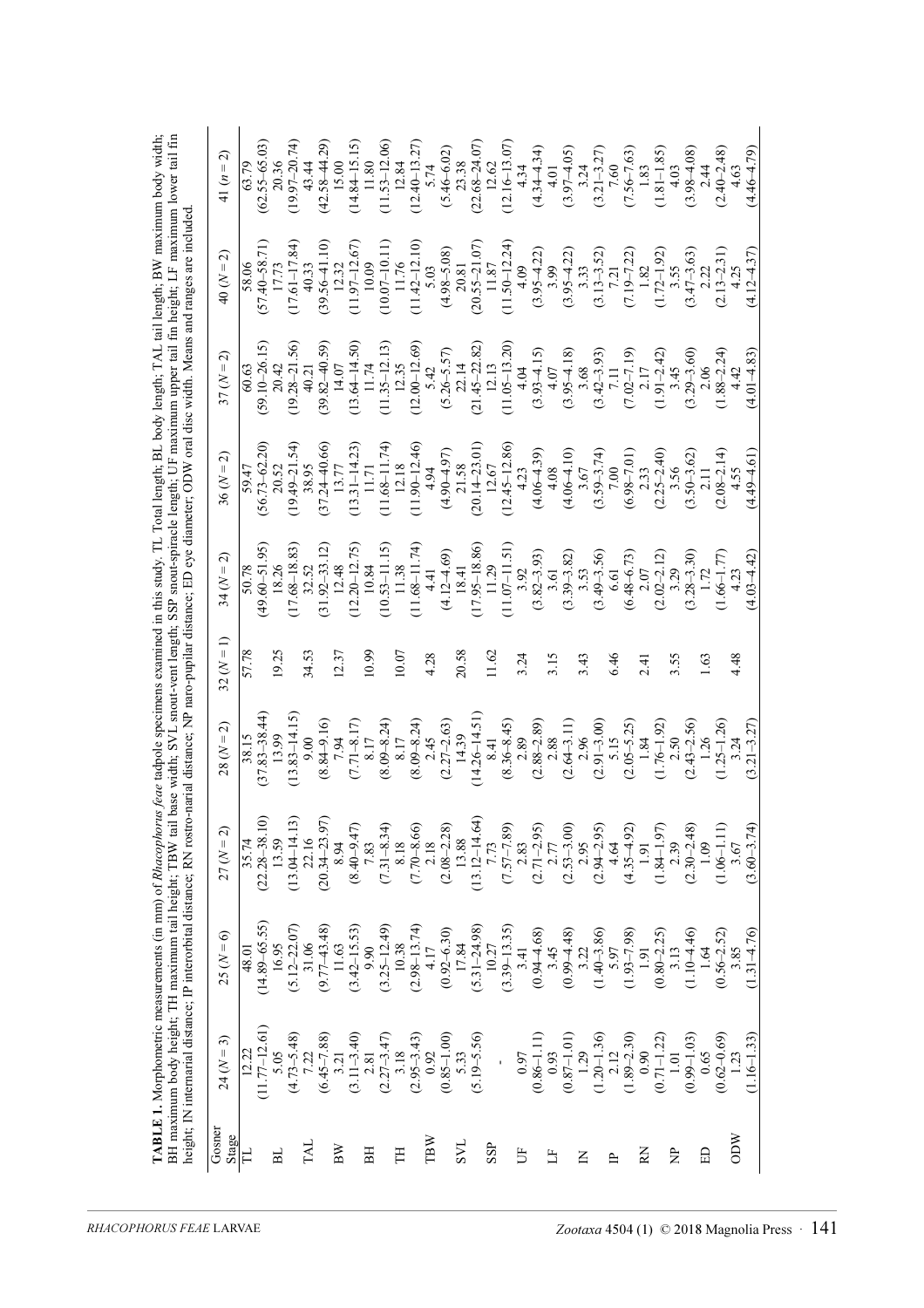| Species                                    | Gosner<br>Stage                      | Mental gap                              | Mean<br>ED/BI   | LTRF                                | dorsal/lateral<br>Eye position                | <b>IP/BW</b><br>Mean         | TAL/BL<br>Mean  | TL (mm)<br>Mean | TH/TAL<br>Mean                      | Reference                                          |
|--------------------------------------------|--------------------------------------|-----------------------------------------|-----------------|-------------------------------------|-----------------------------------------------|------------------------------|-----------------|-----------------|-------------------------------------|----------------------------------------------------|
| R. feae<br>$(N=2)$                         | $32 - 37$                            | Present                                 | 0.10            | $5(2-5)/3$                          | More lateral than<br>dorsal                   | 0.52                         | 1.86            | 57.17           | 0.31                                | This study                                         |
| R. annamensis<br>$(N=4)$                   | $\frac{1}{4}$                        | Absent                                  | 0.17            | $7(3-7)/3$                          | Laterally, directed<br>slightly anteriorly    | 0.65                         | 2.12            | 41.22           | 0.25                                | Hendrix et al. 2007                                |
| (N not reported)<br>R. dennysi             | reported<br>$\overline{\text{N}}$ ot | reported<br>Not                         | reported<br>Not | $5(2-4)3(1)$                        | Not reported                                  | reported<br>Xot              | reported<br>Not | reported<br>Xot | reported<br>$\sum_{i=1}^{n}$        | Hendrix et al. 2007                                |
| $(N=9)$<br>R. kio                          | 36                                   | Absent                                  | 0.083           | reported<br>$\overline{\text{Not}}$ | anterodorsal direction<br>Dorsolaterally with | 0.65                         | 1.51            | 53.9            | 0.27                                | Grosjean & Inthara,<br>2016                        |
| R. minimus<br>$(N = 1)$                    | 35                                   | $\left(\text{narrow}\right)$<br>Present | 0.1             | $5(2-5)/3(1)$                       | Dorsal                                        | 0.37                         | 1.77            | 25.5            | 0.24                                | Rao et al. 2006                                    |
| R. orlovi<br>$(N = 1)$                     | $\frac{1}{4}$                        | Absent                                  | 0.16            | $5(2-4)3(1)$                        | Dorsolaterally<br>positioned                  | 0.63                         | 2.04            | 24.5            | 0.18                                | Wildenhues et al. 2011                             |
| R. rhodopus<br>$(N=8)$                     | 36                                   | Absent                                  | 0.081           | $6(2-6/3(1))$                       | More dorsal than<br>lateral                   | 0.49                         | 1.48            | 45.7            | 0.27                                | Grosjean & Inthara 2016                            |
| R. smaragdinus<br>$(N=1)$                  | 35                                   | Present<br>(small)                      | 0.12            | $5(2-5)/3(1)$                       | Dorsolaterally                                | 0.63                         | 1.99            | 39.3            | reported<br>$\overline{\text{Not}}$ | Wildenhues et al. 2010;<br>Ohler & Deuti 2018      |
| ( <i>N</i> not reported)<br>R. bipunctatus | $30 - 37$                            | Absent                                  | reported<br>Not | reported<br>$\overline{\text{R}}$   | Reported<br>$\overline{\mathrm{N}}$ ot        | reported<br>$\sum_{i=1}^{n}$ | reported<br>Xot | reported<br>Not | reported<br>$\overline{\text{R}}$   | Grosjean & Inthara 2016<br>Inger et al. 1999, in   |
| R. nigropunctatus<br>(N not reported)      | reported<br>$\overline{\text{X}}$    | Present                                 | reported<br>Not | $4(2-4)3(1)$                        | reported<br>Not                               | reported<br>Not              | reported<br>Not | reported<br>Not | reported<br>$\overline{\text{Not}}$ | Liu, Hu & Yang 1962, in<br>Grosjean & Inthara 2016 |

TABLE 2. Morphometric comparisons of Rhacophorus feae tadpole with those of sympatric species and other members of the R. demysi gr. for which data are available. **TABLE 2.** Morphometric comparisons of *Rhacophorus feae* tadpole with those of sympatric species and other members of the *R. dennysi* gr. for which data are available.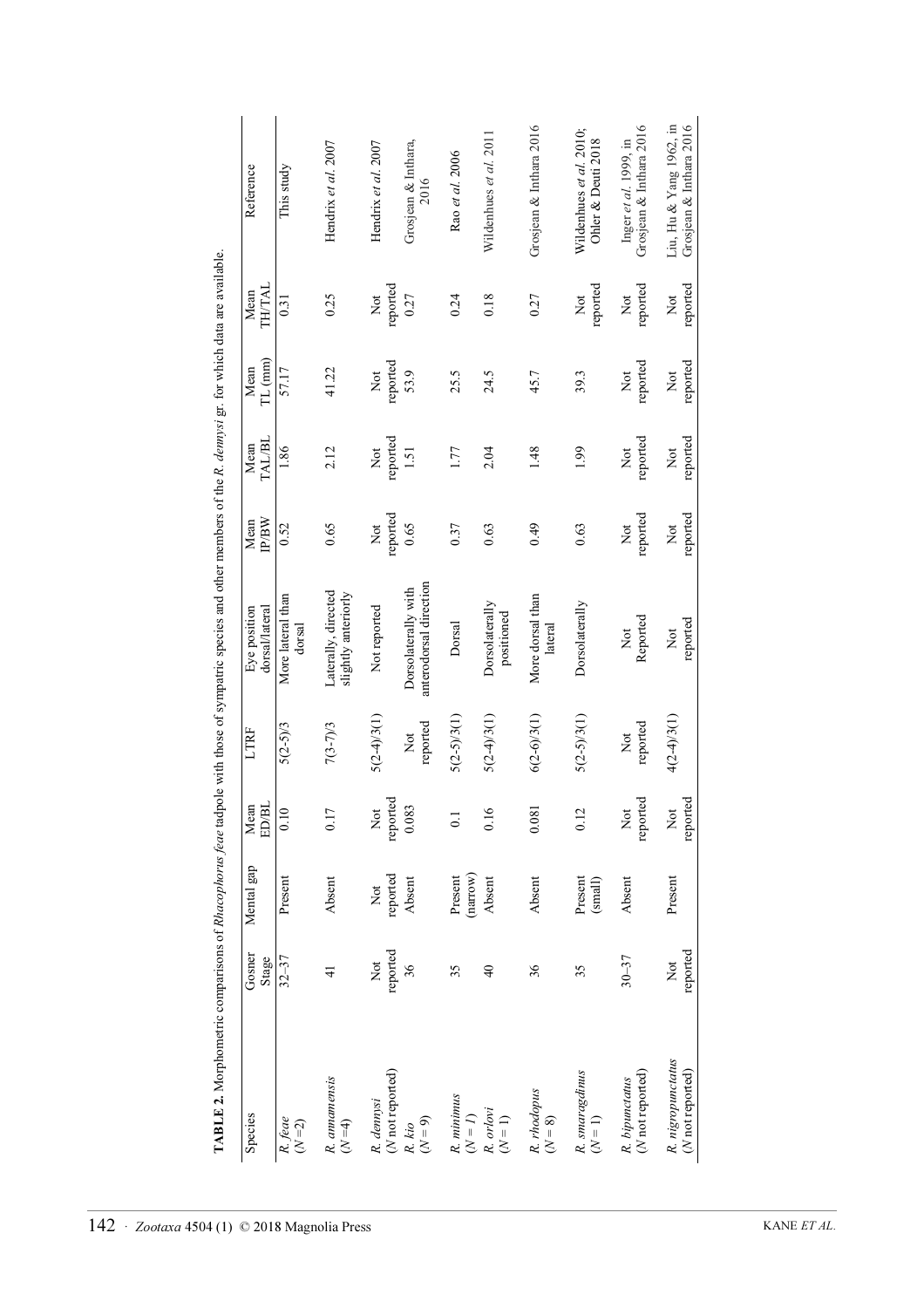## References

- Altig, R. & McDiarmid, R. (1999) Body plan: developmental and morphology. In: McDiarmid, R. & Altig, R. (Eds.), Tadpoles—the biology of anuran larvae. University of Chicago Press, Chicago, pp. 24–51.
- Altig, R. & McDiarmid, R. (2007) Morphological diversity and evolution of egg and clutch structure in amphibians. Herpetological Monographs, 21, 1–32.
	- https://doi.org/10.1655/06-005.1
- Bagaturov, M. & Bagaturova, A. (2012) Erstnachzucht von Feas Riesenruderfrosch, Rhacophorus feae, im Leningrad Zoo. Terraria, 35, 76–89.
- Chanard, T., Grossmann, W., Gumprecht, A. & Schulz, K. (1999) Amphibians and Reptiles of Peninsular Malaysia and Thailand an illustrated checklist. Bushmaster Publications, Wuerselen, 82 pp.
- Chou, W. & Lin, J (1997) Tadpoles of Taiwan. National Museum of Natural Science, 7, 1–98.
- Dubois, A. (1986) Miscellanea Taxinomica Batrachologica (I). Alytes, 5, 7–95.
- Frost, D. (2018) Amphibian Species of the World: an Online Reference. Version 6.0., American Museum of Natural History, New York, USA. Available from: http://research.amnh.org/vz/herpetology/amphibia/Amphibia/Anura/Rhacophoridae/Rhacophorinae/ Rhacophorus (accessed 19 August 2018)
- Gosner, K. (1960) A simplified table for staging anuran embryos and larvae with notes on identification. *Herpetologica*, 16, 183–190.
- Grosjean, S. (2001) The tadpole of Leptobrachium (Vibrissaphora) echinatum (Amphibia, Anura, Megophyidae). Zoosystema-Paris, 23, 143–156.
- Grosjean, S. & Inthara, C. (2016) Molecular identifications and descriptions of the tadpoles of Rhacophorus kio Ohler & Delorme, 2006 and Rhacophorus rhodopus Liu & Hu, 1960 (Amphibia: Anura: Rhacophoridae). Zoosystema, 38, 267–282. https://doi.org/10.5252/z2016n2a5
- Haas, A., Hertwig, S., Krings, W., Braskamp, E., Dehling, J., Min, P., Jankowski, A., Schweizer, M. & Das, I. (2012) Description of three Rhacophorus tadpoles (Lissamphibia: Anura: Rhacophoridae) from Sarawak, Malaysia (Borneo). Zootaxa, 3328, 1–19.
- Hendrix, R., Grosjean, S., Quyet, L., Vences, M., Thanh, V. & Ziegler, T. (2007) Molecular identification and description of the tadpole of the Annam Flying Frog, Rhacophorus annamensis Smith, 1924 (Anura: Rhacophoridae). Salamandra, 43, 11–19.
- Inger, R.F. (1966) The systematics and zoogeography of the Amphibia of Borneo. Fieldiana Zoology, 52, 1–402.
- Inger, R.F. (1985) Tadpoles of the forested regions of Borneo. Fieldiana Zoology, 26, 1–89.
- Inger, R., Orlov, N. & Darevsky, I. (1999) Frogs of Vietnam: A report on new collections. Fieldiana Zoology, 92, 1–46.
- Li, J., Li, Y., Murphy, R., Rao, D. & Zhang, Y. (2012) Phylogenetic resolution and systematics of the Asian tree frogs, Rhacophorus (Rhacophoridae, Amphibia). Zoologica Scripta, 41, 557–570. https://doi.org/10.1111/j.1463-6409.2012.00557.x
- Liu, C., Hu, S. & Yang, F. (1962) Preliminary report of Amphibia from western Kweichow. Acta Zoologica Sinica / Dong wu xue bao, 14, 381–392.
- Nguyen, V., Ho, T. & Nguyen, O. (2005) A checklist of amphibians and reptiles of Vietnam. Nha xuat ban nong nghiep, Hanoi, 180 pp.
- Ohler, A. & Deuti, K. (2018) Polypedates smaragdinus Blyth, 1852—a senior subjective synonym of Rhacophorus maximus Günther, 1858. Zootaxa, 4375 (2), 273–280.
	- https://doi.org/10.11646/zootaxa.4375.2.7
- Ohler, A., Marquis, O., Swan, R & Grosjean, S. (2000) Amphibian biodiversity of Hoang Lien Nature Reserve (Lao Cai Province, northern Vietnam) with description of two new species. Herpetozoa, 13, 71–87.
- Orlov, N., Lathrop, A., Murphy, R. & Ho, T. (2001) Frogs of the family Rhacophoridae (Anura: Amphibia) in the northern Hoang Lien Mountains (Mount Fan Si Pan, Sa Pa District, Lao Cai Province), Vietnam. Russian Journal of Herpetology, 8, 17–44.
- Orlov, N., Murphy, R., Ananjeva, N., Ryabov, S. & Ho, T (2002) Herpetofauna of Vietnam, a checklist. Part I. Amphibia. Russian Journal of Herpetology, 9, 81–104.
- Ostroshabov, A., Orlov, N. & Nguyen, T. (2013) Taxonomy of frogs of genus Rhacophorus of hoangliensis-orlovi complex. Russian Journal of Herpetology, 20, 301–324.
- Rao, D., Wilkinson, J. & Lui, H. (2006) A new species of *Rhacophorus* (Anura: Rhacophoridae) from Guangxi Province, China. Zootaxa, 1258, 17–31.
- Rowley, J., Tran, D., Le, D., Hoang, H. & Altig, R. (2012) The strangest tadpole: the oophagous, tree-hole dwelling tadpole of Rhacophorus vampyrus (Anura: Rhacophoridae) from Vietnam. Journal of Natural History, 46, 2969–2978. https://doi.org/10.1080/00222933.2012.732622
- Schindelin, J., Arganda-Carreras, I., Frise, E., Kaynig, V., Longair, M., Pietzsch, T., Preibisch, S., Rueden, C., Saalfeld, S., Schmid, B. & Tinevez, J. (2012) Fiji: an open-source platform for biological-image analysis. Nature methods, 9, 676. https://doi.org/10.1038/nmeth.2019
- Stuart, B. (2005) New frog records from Laos. Herpetological Review, 36, 473–479.
- Vassilieva, A., Gogoleva, S. & Poyarkov, N. (2016) Larval morphology and complex vocal repertoire of Rhacophorus helenae (Anura: Rhacophoridae), a rare flying from Vienam. Zootaxa, 4127 (3), 515–536. https://doi.org/10.11646/zootaxa.4127.3.6
- Wildenhues, M., Gawor, A., Nguyen, T., Nguyen, T., Schmitz, A. & Ziegler, T. (2010) First description of larval and juvenile stages of Rhacophorus maximus Günther, 1859 "1858" (Anura: Rhacophoridae) from Vietnam. Revue suisse de Zoologie, 117, 679–676. https://doi.org/10.5962/bhl.part.118618
- Wildenhues, M., Bagaturov, M., Schmitz, A., Tran, D., Hendrix, R. & Ziegler, T. (2011) Captive management and reproductive biology of Orlov's Treefrog, Rhacophorus orlovi Ziegler & Köhler, 2001 (Amphibia: Anura: Rhacophoridae), including larval description, colour pattern variation and advertisement call. Der Zoologische Garten, 80, 287–303.